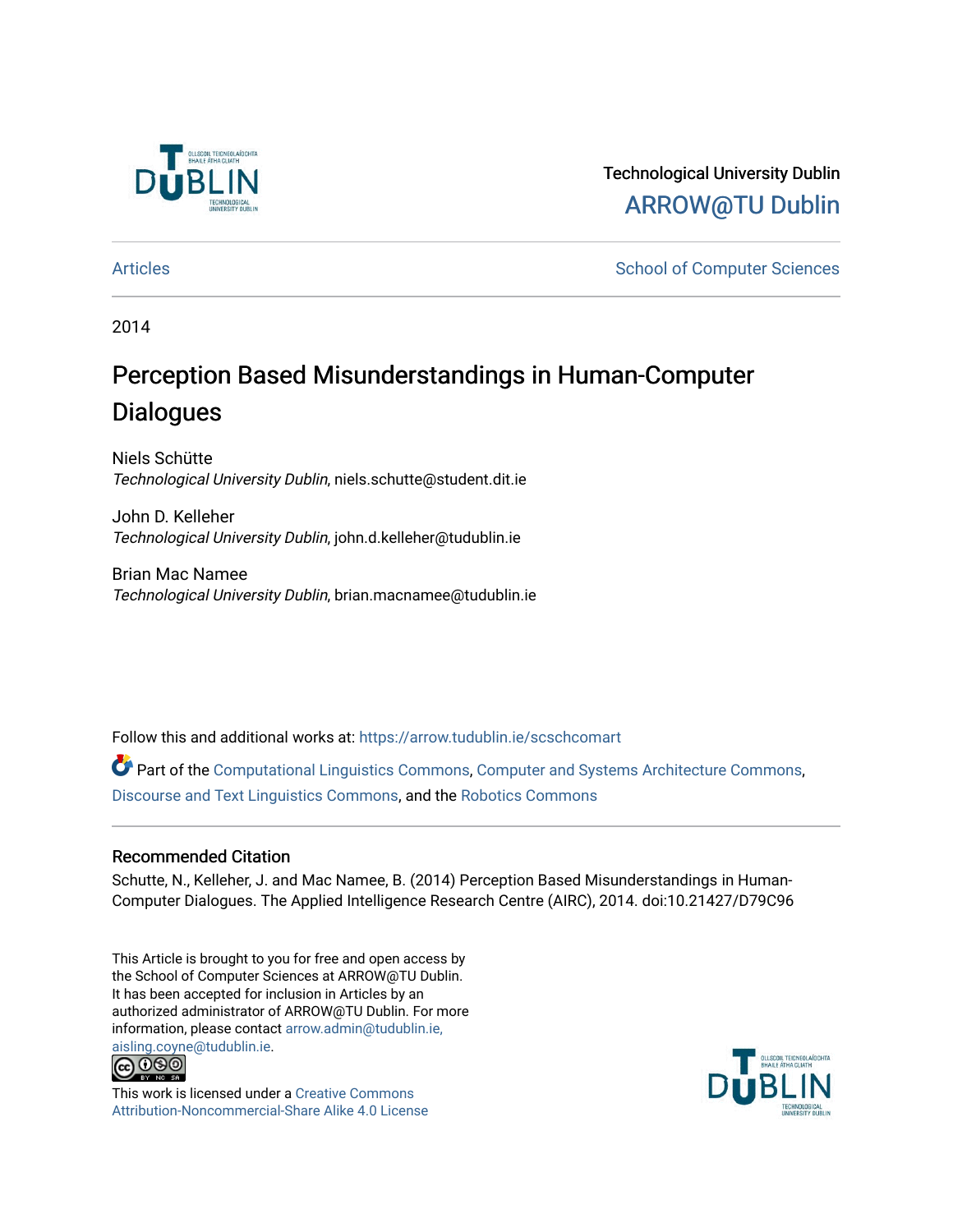# Perception Based Misunderstandings in Human-Computer Dialogues

Niels Schütte Dublin Institute of Technology niels.schuette@student.dit.ie

John Kelleher Dublin Institute of Technology john.d.kelleher@dit.ie

Brian Mac Namee Dublin Institute of Technology brian.macnamee@dit.ie

#### Abstract

In a situated dialogue, misunderstandings may arise if the participants perceive or interpret the environment in different ways. In human-computer dialogue this may be due the sensor errors. We present an experiment system and a series of experiments in which we investigate this problem.

### 1 Introduction

Computer systems that engage in natural language dialogue with human users are known as dialogue systems. A dialogue system that operates in a spatial environment, a situated dialogue system, needs to have information about the spatiotemporal context. This can be achieved through perception of the environment. Perception, e.g. computer vision, always has the potential of producing errors, e.g. by failing to notice an object or by misrecognizing an object as a different type of object. We are interested in the effect that such perception-based errors have on humancomputer dialogue. If the human user and the system have a shared view of the environment, false perception by the system will lead to a divergence between the user's understanding of the environment and the system's understanding and this in turn leads to problems in the interaction between the system and the user. For example, if the user asks a robot to pick up an apple, and the robot has mistaken a pear for an apple, it may instead pick up the pear. Misunderstandings of this kind also occur in human-human interaction and human speakers are able to establish and recover a shared understanding or common ground (Clark and Schaefer, 1989). Misunderstandings in human-computer dialogue due to misunderstandings because of problems in natural language understanding and speech recognition have been also been investigated and addressed (e.g. (Shin et al., 2002; López-Cózar et al., 2010)).

In an earlier work we investigated the problem of perception based misunderstandings in a corpus of data from human-human interaction (Schütte et al., 2012). In this paper we report on a work in progress in which we investigate the effect of sensor errors on human-computer dialogue using a dialogue system. Participants interact with a simulated robot through a text based dialogue interface in order to re-arrange objects in a virtual world.

Participants are presented with a number of scenes. In each scene the participants are asked to instruct the robot arrange the objects present in the world into a given **target configuration**. Participants were given the option to abandon a scene if they felt they would not be able to complete it.

We perform a series of experiments that focus on three issues: (a) establishing a baseline for the difficulty of the interaction task (b) establishing the impact of perception errors on the baseline task performance and (c) establishing the usefulness of different approaches to resolve the misunderstandings.

### 2 Experiment System

The experiment system consists of a dialogue system and a robot simulation environment. The dialogue system was implemented for this experiment and is focused on covering a wide range of spatial instructions. The robot is a highly simplified abstraction of a manipulator arm that can pick up objects and move them to specified locations. It is not rendered in the simulation.

Figure 1 shows the user interface presented to the participants. The left side shows the text based dialogue interface window. The image in the lower part of the window shows the scene the participant was asked to create. The right hand side of the figure shows the participants' view of the simulated world. In summary, the participants' task was to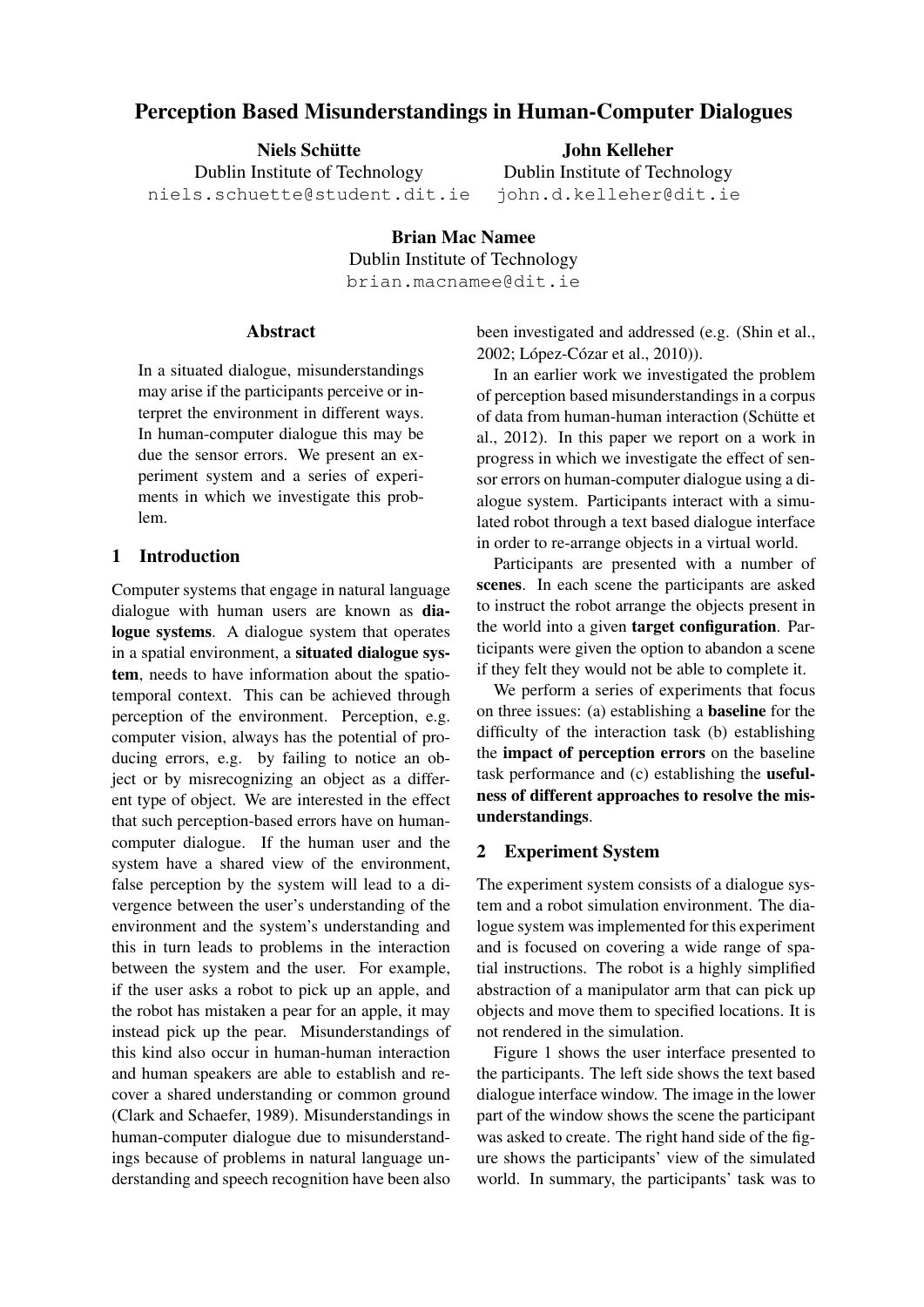

(a) The dialogue interface.

Figure 1: The user interface.

interact with the system to change the scene in the window in Figure 1b into the scene displayed at the bottom of the window in Figure 1a.

The robot's perception of the world is provided through an abstract simulated vision system. By manipulating the vision system, targeted errors can be introduced into the system's perception. For example, it can be specified that the system mistakes the colour of a certain object for a different colour. If the participant now uses the colour to describe the object, the system will not be able to resolve the reference correctly. It should be noted that with this experiment we do not aim to produce a novel dialogue system or to provide an accurate simulation of computer vision, but to examine the performance of the the given system under different conditions of perceptual problems.

During each interaction, the contributions by the participant and the system are logged and annotated with their semantic interpretations. Parameters related to the dialogue such as task completion rate, number of actions, number of errors and time taken for each action are recorded. They serve as the basis of our comparison of the task difficulty of the different experiment conditions.

We are currently performing a series of three experiments with this experiment setup. Experiment 1 serves to establish a baseline difficulty. It uses a series of scenes that were manually designed to encourage specific expressions. In Experiment 2 errors are introduced into the robot's perception. This experiment serves to establish the impact of the errors on the interaction. Errors were manually designed for each scene to produce specific problem situations. In Experiment 3 we evaluate different approaches towards solving the perception based misunderstandings by communicating the system's understanding of the scene to the user. The experiment uses the same scenes and errors as the second experiment. Participants are split into two groups. The first group is given the option of asking the system to describe verbally what it perceives. The second group is given the option of asking the system to visually communicate its understanding through the use of markup on the screen. Thereby both groups are given access to the system's understanding of the scene, but through different modalities.

## 3 Current State

We have currently finished the first two experiments and are evaluating the results. A first preliminary analysis and a more detailed description of the experiment will be available in (Schütte et al., 2014). The third experiment is currently commencing. A comparison of the results from the first and the second experiment indicates that the introduction of perception errors increased the difficulty of the task. Participants were much more likely to abandon scenes containing errors than scenes not containing errors. They also needed more actions to complete scenes with errors than scenes without errors, and often used more time doing so.

### 4 Future Work

After the completion of the third experiment, we are going to compare the results between the different experiments. We are planning to investigate the strategies used by the participants when they encountered problems in the dialogue and relate them to our work in human-human interaction.